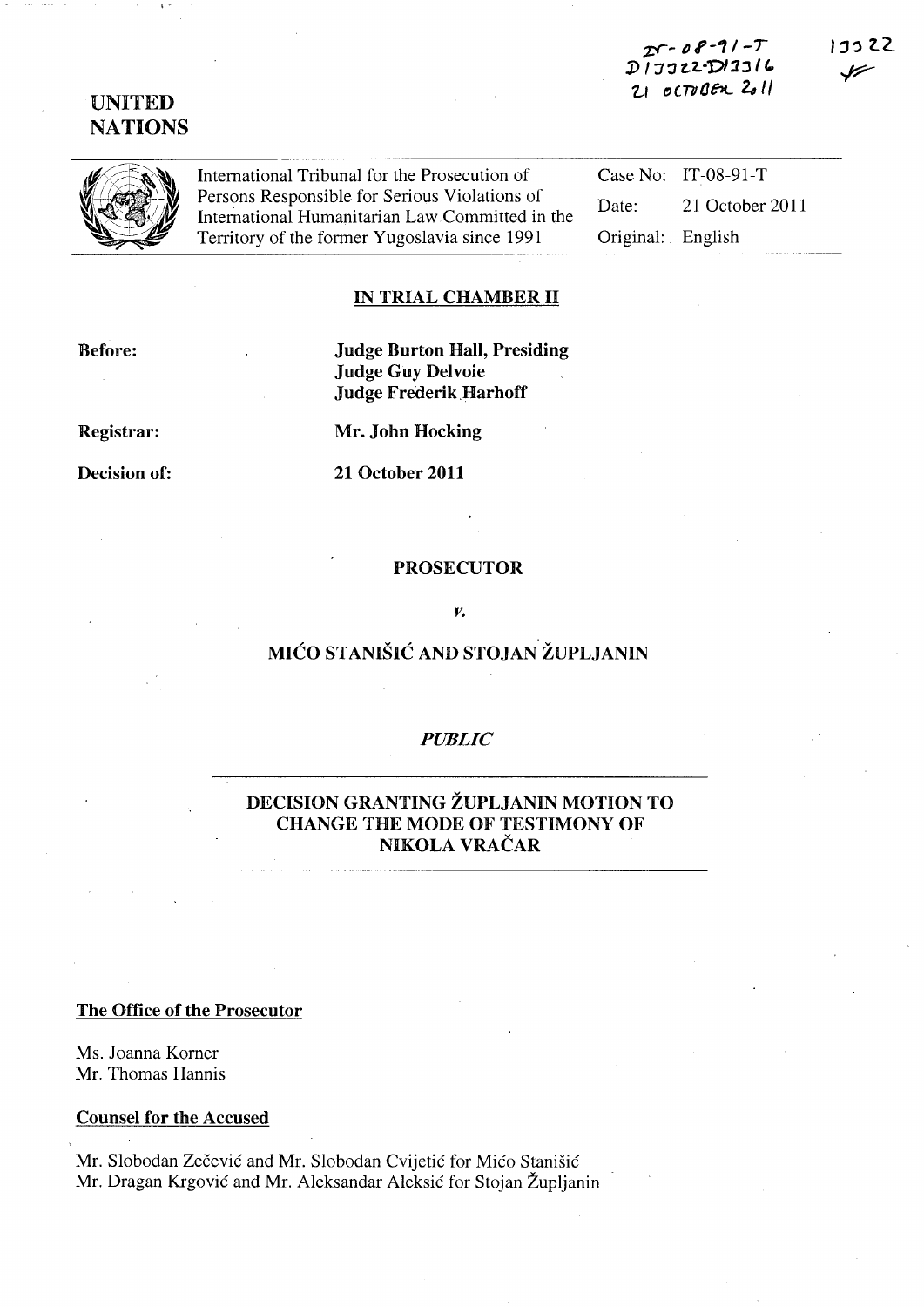## **I. PROCEDURAL BACKGROUND**

1. Trial Chamber II ("Trial Chamber") of the International Tribunal for the Prosecution of Persons Responsible for Serious Violations of International Humanitarian Law Committed in the Territory of the former Yugoslavia since 1991 ("Tribunal") is seised of the "Zupljanin motion to change the mode of testimony of witness SZ-012, with annexes", filed confidentially on 30 September 2011 ("Motion"), whereby the Defence of Stojan Zupljanin ("Zupljanin Defence") seeks to change the mode of testimony for Nikola Vracar from *viva voce* to admission in written form pursuant to Rule 92 *bis* of the Rules of Procedure and Evidence ("Rules"). The Župljanin Defence further seeks to add the transcript of his testimony of 18 December 2003 from the *Brdanin*  case to its Rule 65 *ter* exhibit list prior to admission.! The Zupljanin Defence does not tender any of the documents associated with the prior testimony as accompanying exhibits.

2. On 4 October 2011, bearing in mind the advanced stage of the proceedings and the potential impact of this Motion on the scheduling of witnesses, the Trial Chamber directed the Prosecution and the Defence for Mico Stanisic to respond to the Motion by 10 October 2011.<sup>2</sup>

3. On 5 October 2011, the Prosecution responded stating that while it challenges part of the prior evidence of the witness, it does not object to the Motion provided the transcript of his evidence in the *Brdanin* case is admitted in full together with all accompanying documents ("Response").<sup>3</sup> The Prosecution also noted that the Župljanin Defence had not given any reason for filing the Motion confidentially but that the Prosecution assumed that the Zupljanin Defence had done so on the basis that the Motion included medical information relating to a witness.<sup>4</sup> Accordingly the Prosecution filed its response confidentially as well.<sup>5</sup> The Defence for Mico Stanisic did not file a response.

4. On 7 October 2011, the Trial Chamber orally directed the Prosecution to file the full transcript and associated documents of Nikola Vracar's testimony in the *Brdanin* case that it wished to have considered for admission into evidence.<sup>6</sup> On 10 October 2011, the Prosecution filed a notice indicating that the transcript of 18 December 2003 submitted by the Župljanin Defence not only includes the full testimony of Nikola Vračar's in the *Brdanin* case but that it also includes material

<sup>&</sup>lt;sup>1</sup> Župljanin Motion to change the mode of testimony of witness SZ-012, with annexes, confidential, 30 Oct 2011, para. 1. The transcript tendered comes from Prosecutor v. Brdanin, Case No. IT-99-36-T, Nikola Vracar, 18 Dec 2003, pp 23828-23909.

Order for expedited responses to Zupljanin motion to change the mode of testimony of witness SZ-012, confidential, 4 Oct 2011.

Prosecution response to Župljanin motion to change the mode of testimony of witness SZ-012, confidential, 5 Oct 2011, para. 1.

Response, para. 2.

*<sup>5</sup> Ibid.*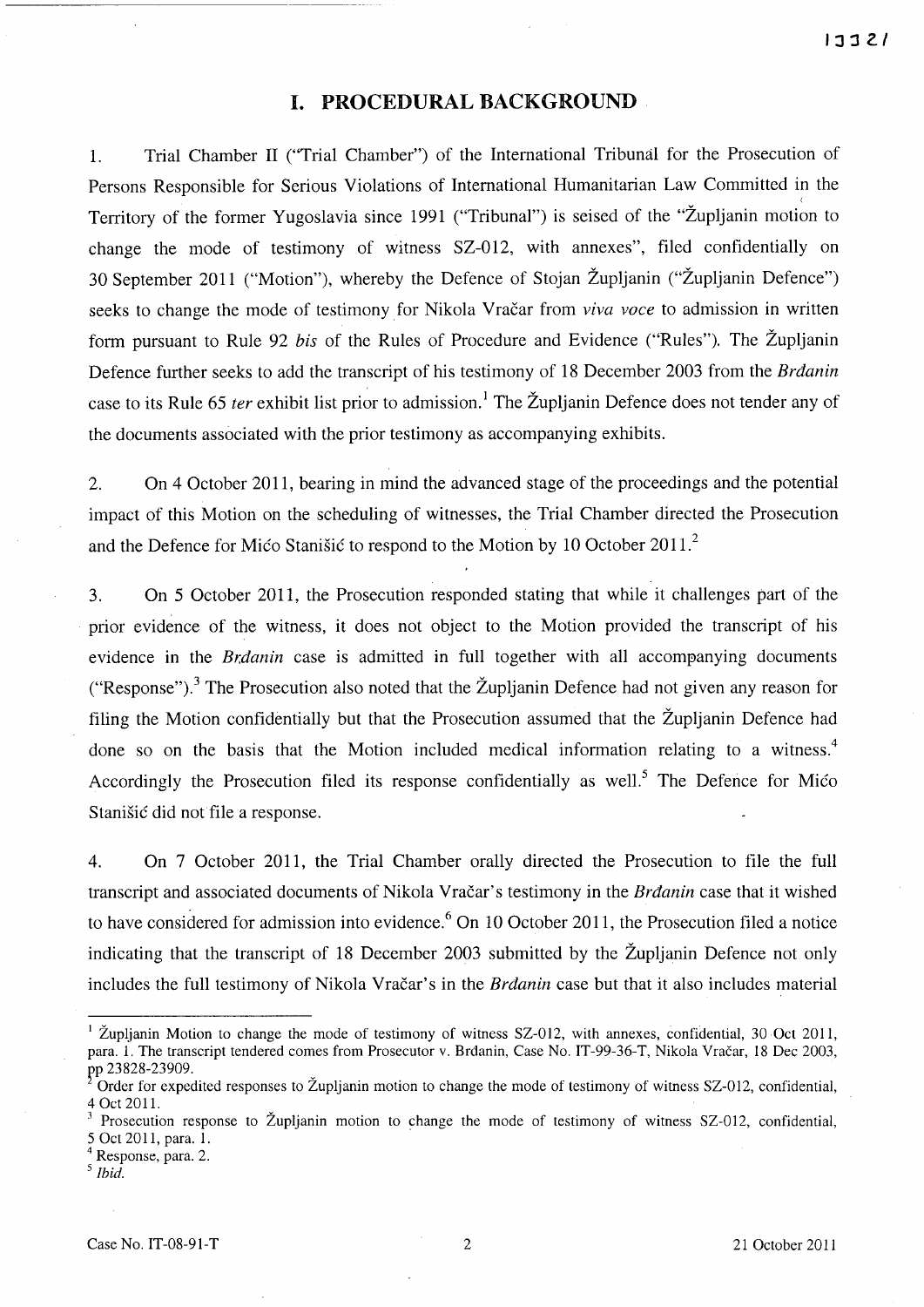not related to the testimony of this witness and further identified two other exhibits used with or tendered through the witness during his testimony as additional material for which the Prosecution sought admission ("Notice"). $^7$ 

5. As a preliminary matter, the Trial Chamber notes that no protective measures have been sought for this witness. As such, it understands the Motion as having been filed confidentially solely to protect his right to privacy in relation to health matters. The Trial Chamber has been mindful not to make any direct reference to the details of his medical condition and, hence, issues this Decision publicly. The Trial Chamber also notes that the submissions of the parties are such that a public redacted version of each filing could be prepared and will order the parties to file such redacted versions accordingly.

## **H. SUBMISSIONS**

6. The Zupljanin Defence recalls that Nikola Vracar was designated as a *viva voce* witness on its Rule 65 *ter* witness list in relation to the municipality of Kljuc with a time estimate of four hours for examination-in-chief.<sup>8</sup> The Župljanin Defence now seeks to have the prior testimony of the witness in the *Brdanin* case admitted pursuant to Rule 92 *his* owing to his health, in support of which it provides certain medical documents.<sup>9</sup> The Župljanin Defence submits that the evidence of Nikola Vracar meets the criteria for admission under Rule 92 *his* and is reliable and sufficiently probative for the purposes of Rule 89(C) since it was given under oath at the Tribunal and was tested in cross-examination.<sup>10</sup> The Župljanin Defence states that there is no need for further crossexamination in the present trial as the evidence "does not touch upon a critical element of the Prosecution's case or go to a live and important issue between the parties".<sup>11</sup> It adds that Nikola Vracar's testimony does not go to the acts and conduct of the Accused as charged in the indictment as it "relates solely to events in Kljuc, and, primarily, to an ambush on his reserve police unit which took place at a roadblock on 27 May 1992".<sup>12</sup> The Župljanin Defence notes that this event is not charged against Stojan Župljanin and is not mentioned in the indictment.<sup>13</sup> Moreover, according to

<sup>12</sup>*Ibid.* 

<sup>6</sup> Hearing, 7 Oct 2011, T. 24689-24690.

Prosecution notice in relation to the Župljanin motion to change the mode of testimony of witness SZ-012, confidential, 10 Oct 2011, paras 3-4.

Motion, para. 2.

*<sup>9</sup> Id.,* para. 3.

<sup>10</sup>*Id.,* paras 4-5.

<sup>11</sup>*Id.,* para. 5.

<sup>&</sup>lt;sup>13</sup> Motion, para. 4.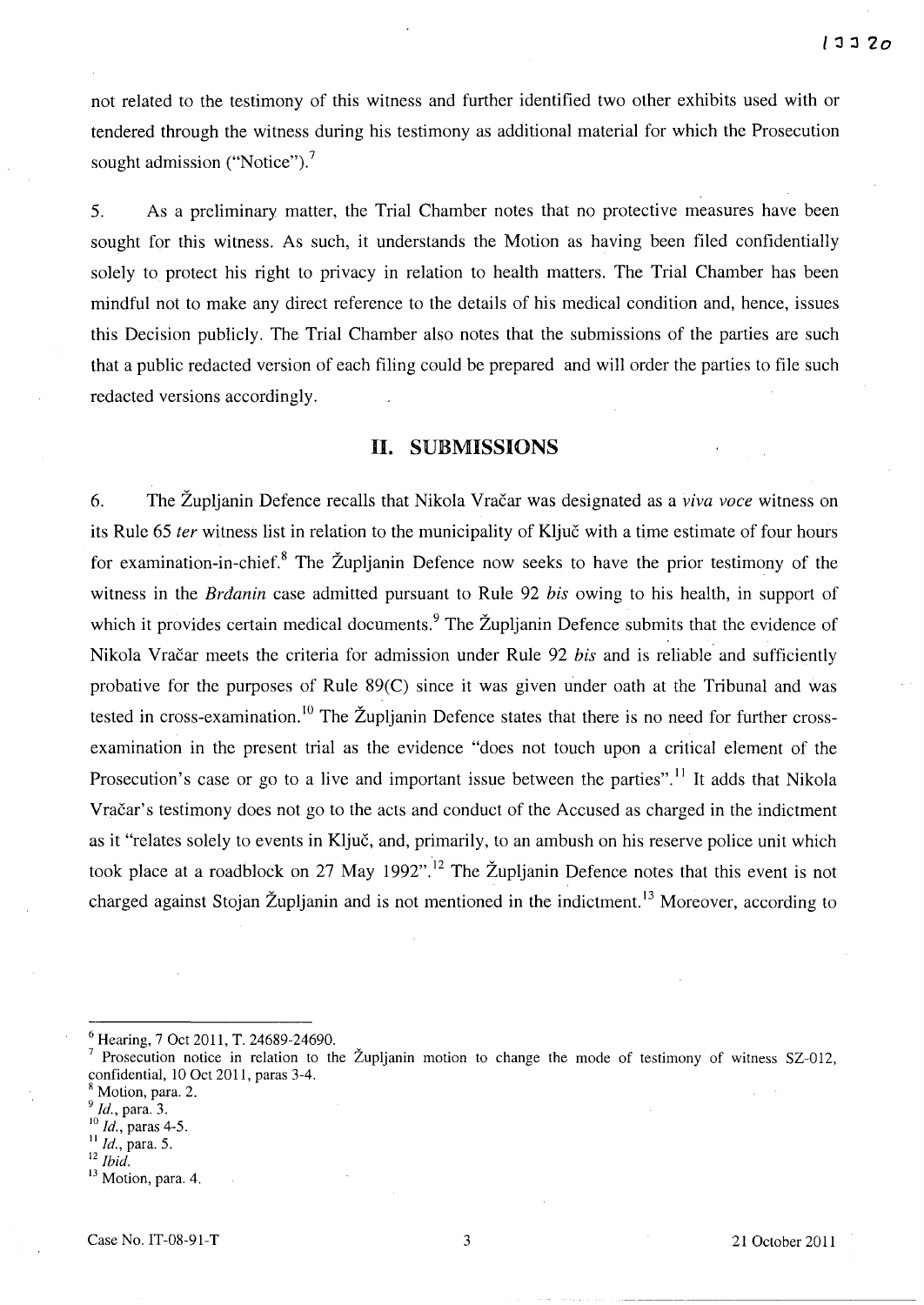the Zupljanin Defence, there is no overriding public interest in hearing the evidence of the witness live.<sup>14</sup>

7. The Zupljanin Defence further seeks leave to add the transcript of the testimony of 18 December 2003 from the *Brdanin* case to its Rule 65 *ter* exhibit list.<sup>15</sup> It asserts that this would be in the interests of justice in that granting leave would be consistent with the need to allow a certain level of flexibility in complex, multi-accused trials.<sup>16</sup> Moreover, the transcript is *prima facie* relevant and of sufficient importance to justify its late addition to the exhibit list.<sup>17</sup>

8. Whilst the Prosecution challenges Nikola Vracar's evidence on the events of 27 May 1992 in Kljuc, it does not object to changing the mode of testimony for the witness, provided that the entire transcript of this testimony, including all the accompanying exhibits in the *Brdanin* case, is admitted.<sup>18</sup> The Prosecution notes that the Motion does not fully address the enumerated factors in favour of admission of the evidence pursuant to Rule 92 *his,* but in light of its "qualified assent to the proposed change, it takes no point on this omission" .19 Based on the Rule 65 *ter* summary provided by the  $\tilde{Z}$ upljanin Defence, the Prosecution accepts that the evidence the witness is expected to give in this case is similar to his testimony in the *Brdanin* case, where he was subjected to cross-examination.2o

9. The Prosecution notes that many of the documents accompanying the testimony of the witness are already in evidence in this case.<sup>21</sup> The Prosecution seeks the admission of two further exhibits from that case, namely Prosecution exhibits P272l and P2722, which were "used with or tendered through" the witness in the *Brdanin* case and to which it assigns Rule 65 *ter* numbers 20279 and 20280.<sup>22</sup>

# **HI. DISCUSSION**

10. The Trial Chamber refers to the applicable law on Rule 92 *his* set out in its decision of 2 November 2010.<sup>23</sup> The Trial Chamber further refers to the requirement for addition of documents

<sup>22</sup> Id., para. 4. Rule 65 ter document 20279 was admitted as P2721, Nikola Vračar, 18 Dec 2003, pp. 23862-23863. Rule 65 fer document 20280 was admitted as P2722, Nikola Vracar, 18 Dec 2003, pp. 23864-23866.

<sup>&</sup>lt;sup>14</sup> Motion, para. 5.

<sup>15</sup>*Id.,* para. 6.

<sup>16</sup>*Ibid.* 

<sup>17</sup>*Ibid.* 

<sup>18</sup> Response, paras 1 and 7.

<sup>19</sup>*Id.,* para. 3.

*<sup>20</sup> Id.,* para. 6.

<sup>&</sup>lt;sup>21</sup> Notice, para. 4.

<sup>23</sup> Written reasons for oral decision of 4 Sep 2009 admitting evidence of 24 witnesses pursuant to Rule 92 *bis,*  2 Nov 2010, paras 27-35.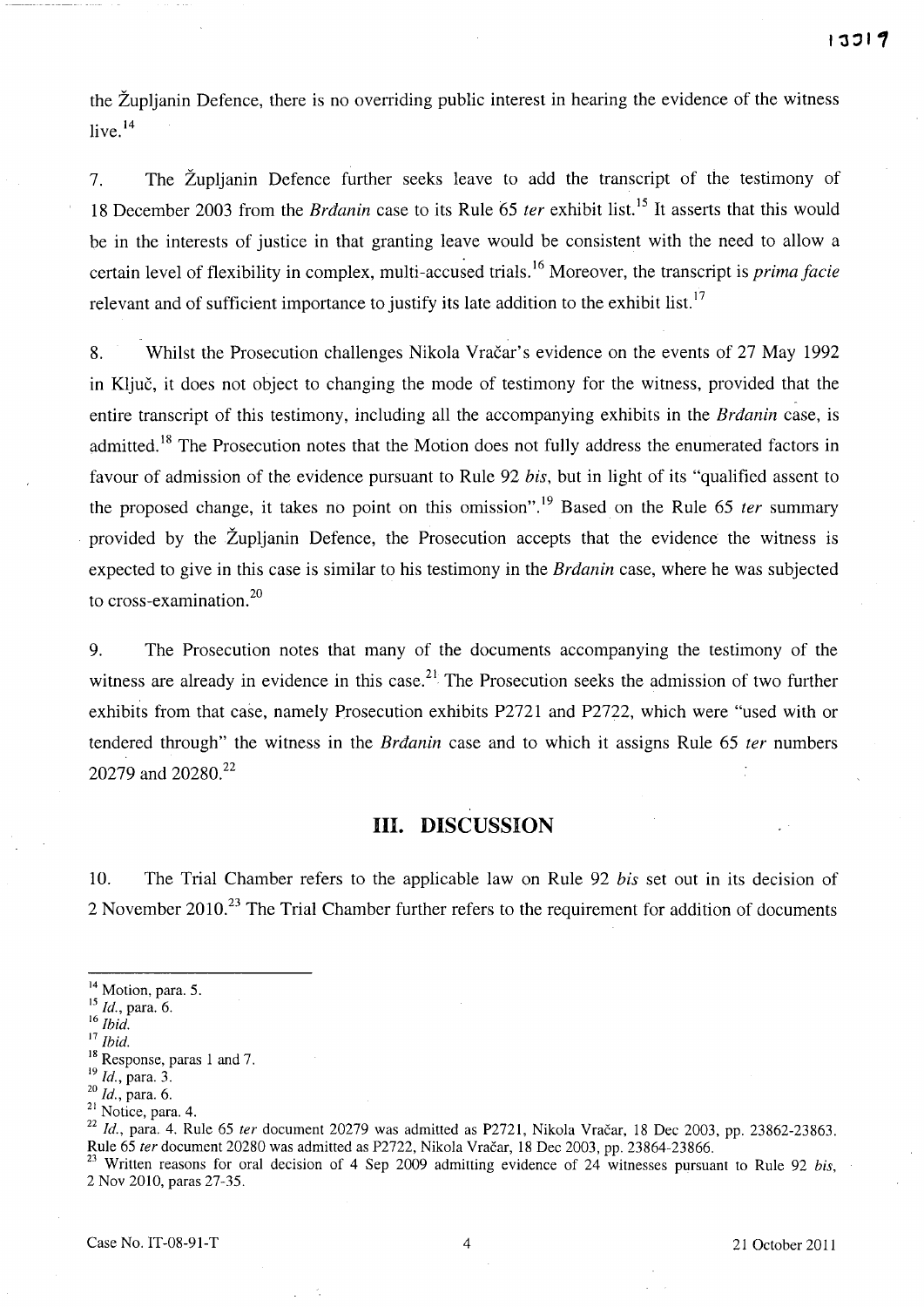to a party's Rule 65 *ter* list as set out in Guideline 6 of the Second Amended Guidelines. 24 The Zupljanin Defence seeks to have the transcript of Nikola Vracar's testimony from the *Brdanin* case added to its Rule 65 *ter* exhibit list for its admission pursuant to Rule 92 *his* due to his inability.to travel to the Tribunal to testify, whereas it originally intended to call the witness *viva voce. 25*  Accordingly, the Trial Chamber considers that the Zupljanin Defence has demonstrated good cause for seeking to have the transcript added to its exhibit list at this late stage.<sup>26</sup> The transcript is sufficiently important and relevant to issues in the case to justify its addition in the interests of justice.

11. Nikola Vracar, a Serb by ethnicity, was a reserve police officer who was mobilised in Kljuc in April 1992.<sup>27</sup> The witness confirmed that he signed an oath of loyalty "to the new Serbian" Republic" on 7 May 1992, along with all other police officers in Kljuc, following which most Muslim officers left.<sup>28</sup> He narrates the incident of 27 May 1992, when about 12 or 13 Serb police officers in a patrol had been sent to Peć, a village near Ključ.<sup>29</sup> Their police vehicles were stopped on the way at a barricade at the village of Krasulje, where they came under gunfire.<sup>30</sup> The individuals firing at the patrol were in camouflage and not recognisable.<sup>31</sup> All the policemen were wounded in the process, some fatally.<sup>32</sup> Nikola Vračar was able to escape.<sup>33</sup> During crossexamination, the witness stated he had heard about the massacre of "some 60-odd Muslims" at the Biljani school in Ključ.<sup>34</sup> He also stated that he heard beatings during interrogations at the Ključ police station.<sup>35</sup>

12. The witness's testimony is *prima facie* relevant to events in Kljuc and sufficiently important to assist the Trial Chamber's understanding of those events. The proposed evidence does not go to proof of the acts and conduct of the Accused nor does it represent a pivotal element of the Prosecution's case. The Trial Chamber notes that the Prosecution challenges the witness's version of the events of 27 May 1992, but does not seek further cross-examination on the matter.<sup>36</sup> The Trial Chamber is satisfied that no prejudice arises to the Prosecution from the admission of the

<sup>&</sup>lt;sup>24</sup> Order further amending guidelines on the admission and presentation of evidence, 19 Aug 2011 ("Second Amended Guidelines"), Annex A.

Motion, para. 3.

<sup>26</sup> Decision granting in part the Mico Stanisic's motion for leave to amend his Rule *65ter* exhibit list, 19 Jul 2011, para. 23.

Nikola Vračar, 18 Dec 2003, pp. 23843, 23861, 23865-23868.

 $^{28}$  Id., pp. 23871-23872.

*<sup>29</sup> Id.,* pp. 23846, 23867-23868, 23872-23875, 23881-23882.

*<sup>30</sup> Id.,* pp. 23849, 23876.

<sup>&</sup>lt;sup>31</sup> *Id.*, pp. 23850, 23877, 23880.<br><sup>32</sup> *Id.*, pp. 23849-23853, 23877-23879.

<sup>&</sup>lt;sup>33</sup> Id., pp. 23852, 23854, 23880.

*<sup>34</sup> Id.,* pp. 23887-23889.

*<sup>35</sup> Id.,* pp. 23890-23892.

<sup>36</sup> Response, para. 6.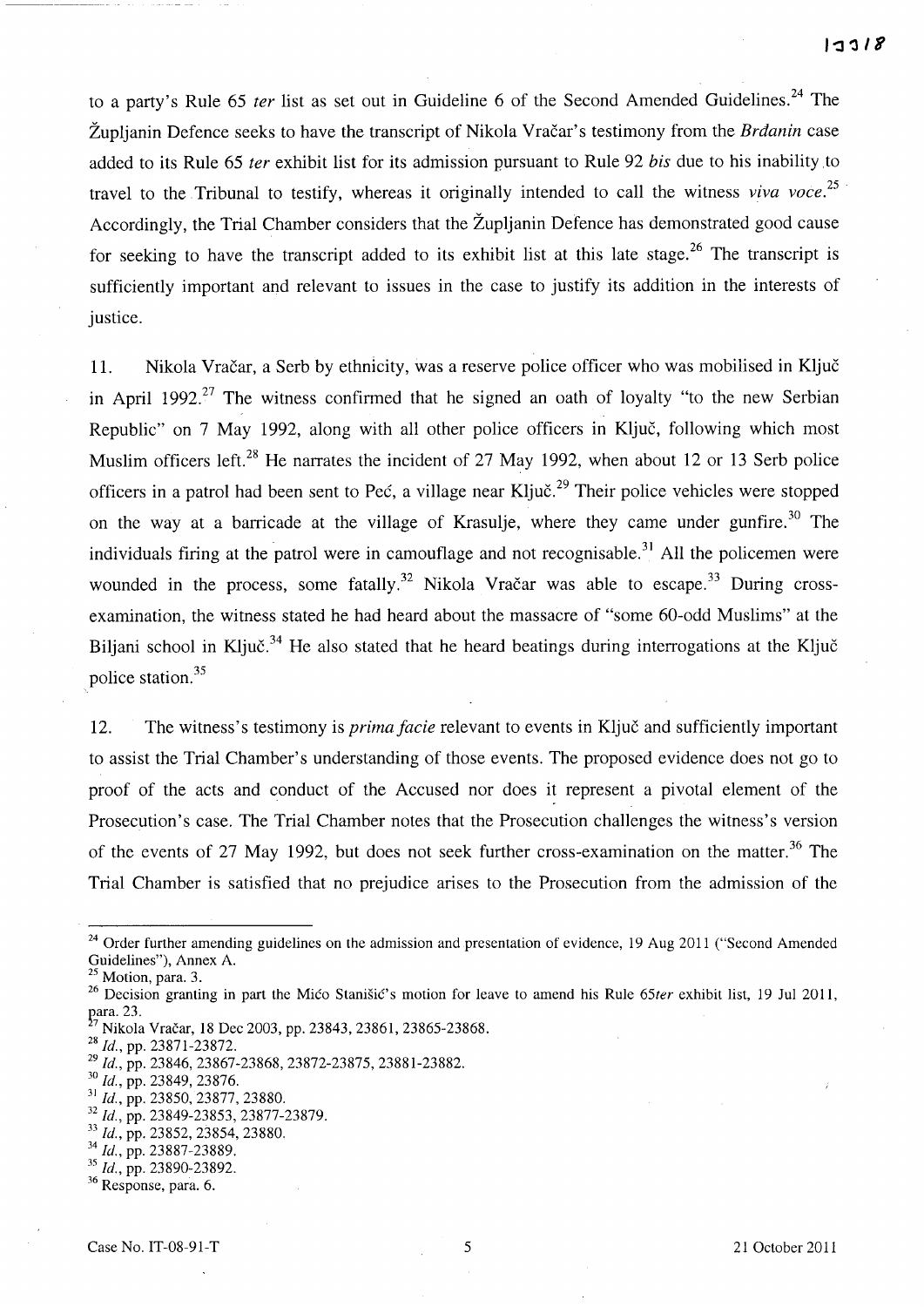evidence under Rule 92 *bis.* The Trial Chamber is further satisfied that the admission without crossexamination is not substantially outweighed by the need to ensure a fair trial under Articles 20 and 21 of the Statute of the Tribunal ("Statute").<sup>37</sup> The Trial Chamber is satisfied that the testimony of Nikola Vračar meets the formal requirements of Rule 92 *bis(B)* as the tendered evidence comes from his testimony in the *Brdanin* case which was given under oath before this Tribunal.

13. The Trial Chamber notes that most of the documents accompanying the testimony of Nikola Vracar are already in evidence in this case.<sup>38</sup> Of the two documents tendered for admission, Rule 65 fer document 20279 is related to a list of active and reserve police members assigned to SJB Ključ and Rule 65 *ter* document 20280 concerns the plan of War Time Strength, Organisation and Systematisation, both of which were discussed in relation to the service of the witness as a reserve police officer.<sup>39</sup> The Trial Chamber considers that, in light of the testimony, the two documents form an inseparable and indispensable part of the witness's testimony without which the relevant portion of the transcript would have lesser probative value. Accordingiy, the two accompanying documents will be admitted along with the transcript of his evidence.

#### **IV. DISPOSITION**

14. For the above reasons and pursuant to Articles 20 and 21 of the Statute and Rules 54, 89(C) and 92 *bis,* of the Rules, the Trial Chamber:

**GRANTS** the Motion;

**ADMITS** into evidence the transcript of Nikola Vracar's prior testimony from the *Brdanin* case from pages 23838 to 23896, along with the two accompanying documents admitted in that case with exhibit numbers P2721 and P2722;

**ORDERS** the Registrar to assign exhibit numbers to the evidence admitted by this decision; and

Notice, para. 4 and Annex A.

<sup>36</sup> Response, para. 6.

<sup>37</sup> 2010 Decision on Rule 92 *his,* para: 34; *'Prosecutor v. Sikirica et al.,* Case No. IT-95-8-T, Decision on Prosecution's application to admit transcripts under Rule 92 bis, 23 May 2001, para. 4.

<sup>39</sup> *Id.,* Annex A.